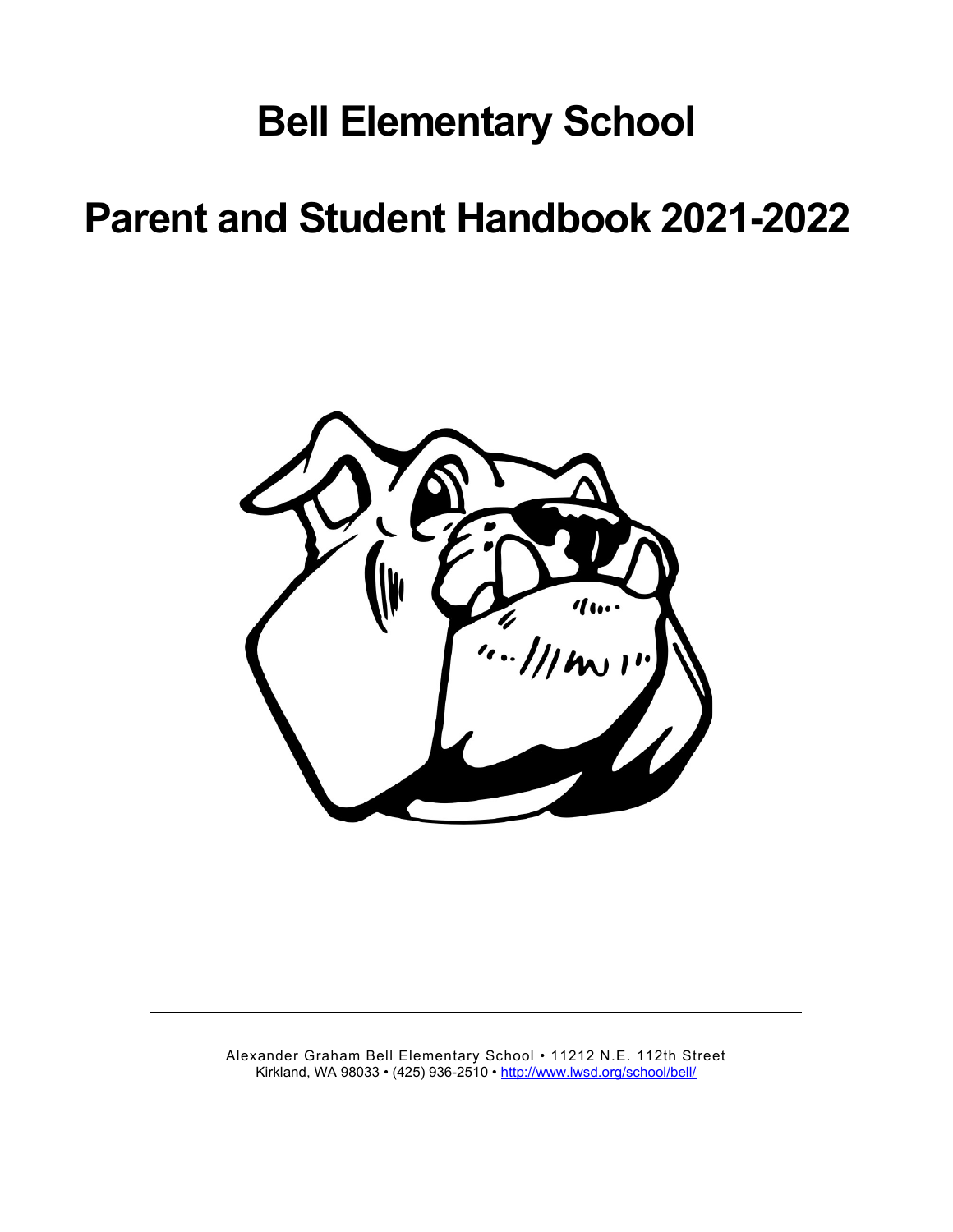# **Table of Contents**

|--|--|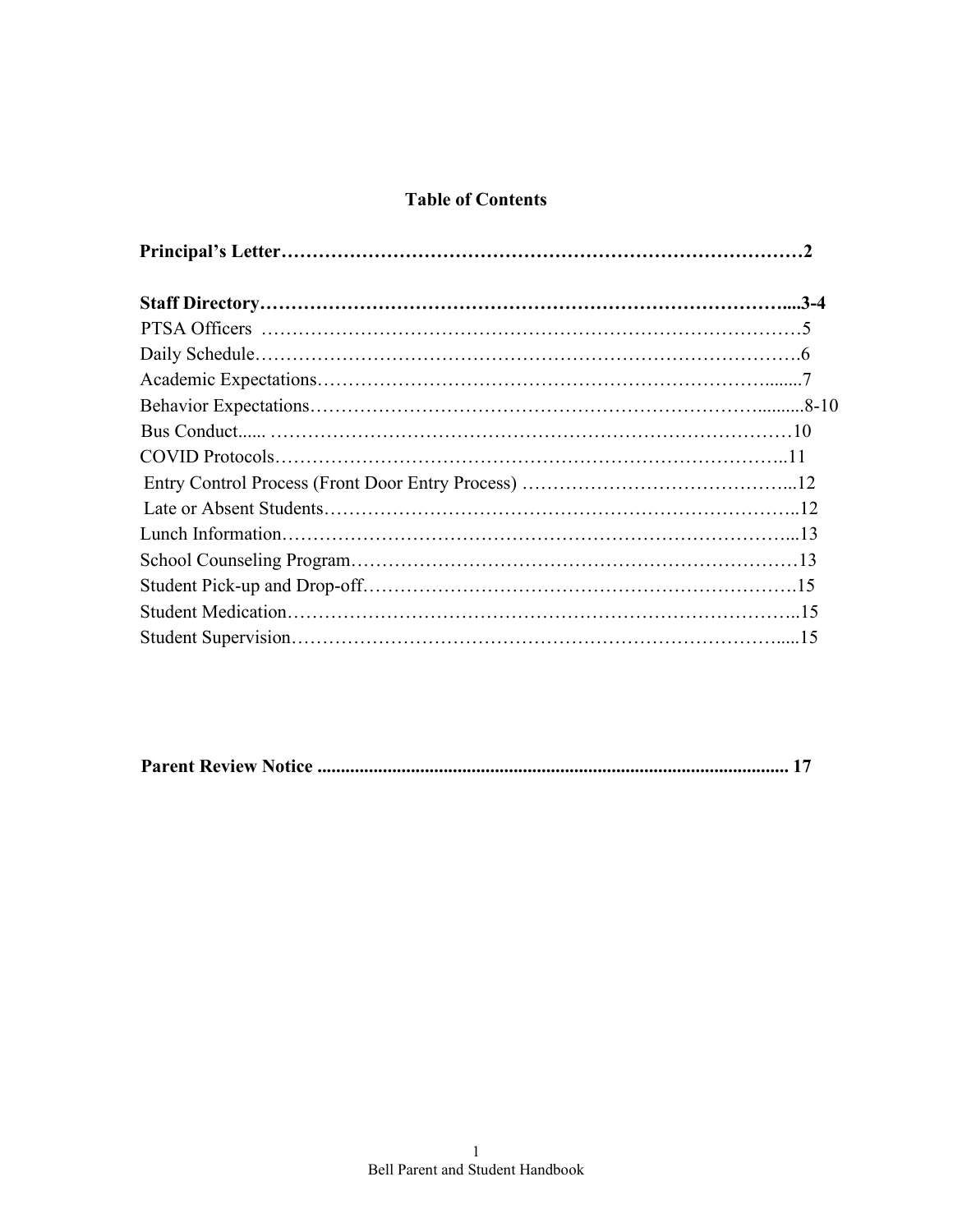Dear Bell Elementary Families,

Whether you are new to the Bell community or a returning Bulldog, we welcome you to a great 2021-22 school year! Each school year brings a fresh start and a fun introduction to learning and growing together. This year is no different in that regard! At Bell, we value and maintain great academic and behavioral expectations for all students. Every Bell staff member is committed to ensuring a high level of learning for every student and our parents, community members, and volunteers' partner with us to support the success of every student. Together, we create the conditions for students to be consistently engaged in their academic and social development.

In this handbook, you will find useful information regarding our school, as well as our procedures and expectations. Our priority is to maintain a safe and healthy school environment for all students, so that every student can reach their potential. In order to do this, **we ask that you carefully read the handbook and clearly communicate the academic standards and behavior expectations with your child**; for the success of all students, it is important that your child clearly understands our academic, as well as safety, expectations.

Your partnership is essential for each child to reach his/her/their fullest potential. Partnership opportunities look a little different this year, but joining our robust PTSA, setting time aside at home for homework, checking in with your student and supporting the behavior and academic standards set by our teachers and staff, are great ways to team with us this year.

We value communication within our community. Newsletters, bulletins, email, & PTSA meetings are my direct conversations with you. I invite you to communicate with your student's teacher, and/or make an appointment to meet with me individually if anything is on your mind. We want to hear your ideas, questions, opinions and concerns, more so during these unique times than ever before!

The staff and I look forward to a great school year ahead with you and your family!

Brian Story Principal - Bell Elementary School



**Vision:** Every Student's Academic Success Matters **School Colors**: Green and Yellow **School Mascot:** Bulldog ("Alex")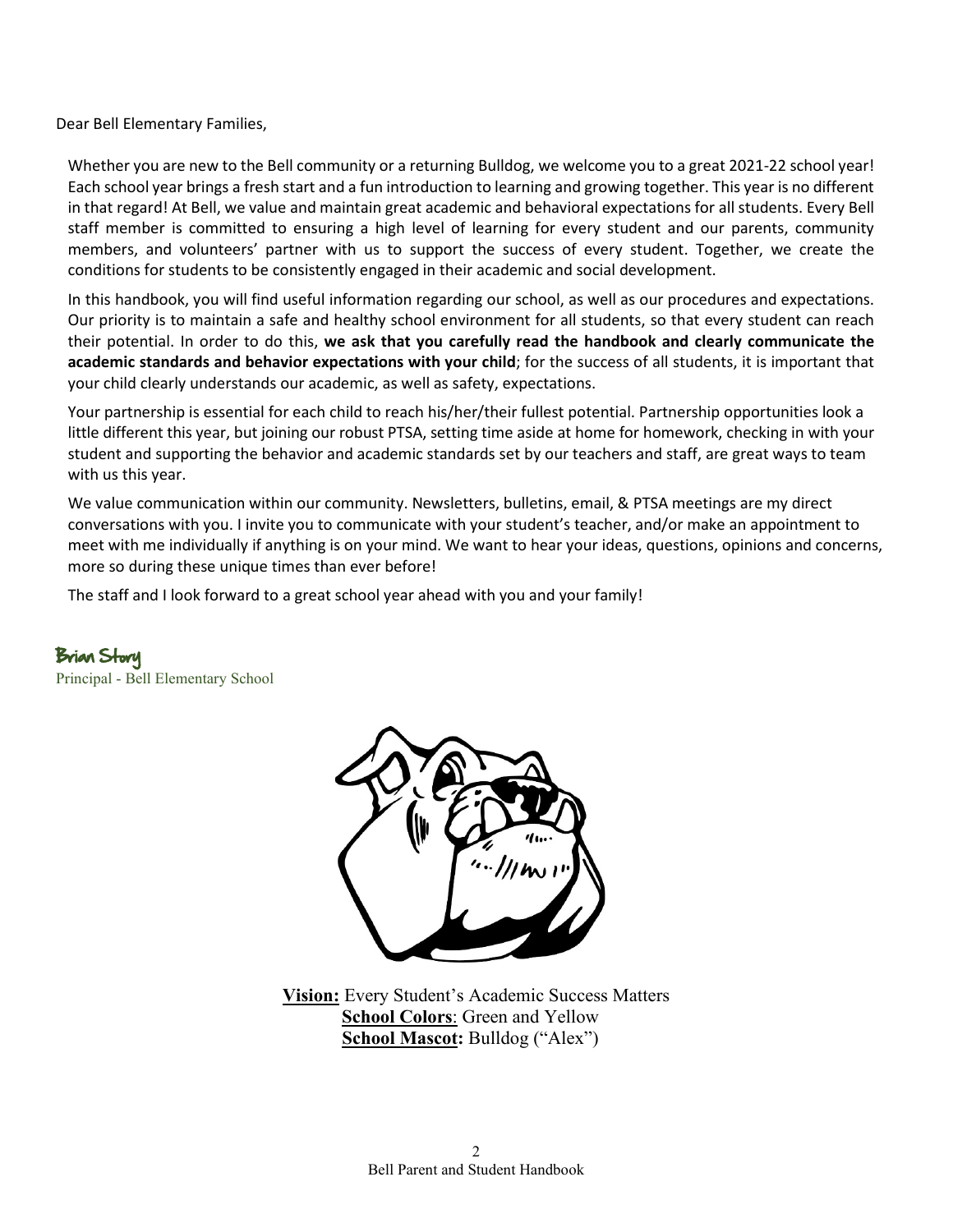#### **Bell Elementary Staff**

**Kindergarten**<br>Amy Dennehy

1<sup>st</sup> Grade<br>Jennifer Olsen

2<sup>nd</sup> Grade<br>Kyle Rasor

2/3rd Grade Quest

3rd Grade

4th Grade Liz Davies 4<sup>th</sup> grade  $\frac{4^{th} \text{ grade}}{4^{th} \text{ grade}}$  EDavies (all wsd.org aholzer all ison Holzer

4/5<sup>th</sup> Grade Quest<br>Alyssa Nickels

5th Grade

Specialists

**Brian Story Principal Principal** bstory **b**story *Principal Principal Principal Principal Principal Principal Principal Principal Principal Principal Principal Principal* **Sara Schmied Associate Principal** [sschmied@lwsd.org](mailto:sschmied@lwsd.org) Charlotte Huang Office Manager chuang chuang Charlotte Huang Office Manager chuang chuang Chuang Chuang Chuang Chuang Chuang Chuang Chuang Chuang Chuang Chuang Chuang Chuang Chuang Chuang Chuang Chuang Chuang Chuang Chuang Erika Langley Secretary/Registrar Bernie Rogers Day Custodian brogers brogers brogers all wsd.org<br>
Beni Bravo Night Custodian brown brown brown brown brown brown brown brown brown brown brown brown brown brown brown brown brown brown brown brown brown brow Beni Bravo Night Custodian [bbravo@lwsd.org](mailto:bbravo@lwsd.org) Cae Fawkes Murse<br>
Denise Short Health Room Office Professional deshort@lwsd.org<br>
deshort@lwsd.org Denise Short Health Room Office Professional

Iris Grasst All Day Kindergarten [igrasst@lwsd.org](mailto:igrasst@lwsd.org) Rebecca Lazoritz All Day Kindergarten [rlazoritz@lwsd.org](mailto:rlazoritz@lwsd.org)

John Marino Library Library interests imaging  $\lim_{n \to \infty}$  imaging  $\lim_{n \to \infty}$  imaging  $\lim_{n \to \infty}$  imaging  $\lim_{n \to \infty}$  imaging  $\lim_{n \to \infty}$  imaging  $\lim_{n \to \infty}$  imaging  $\lim_{n \to \infty}$  imaging  $\lim_{n \to \infty}$  imaging  $\lim_{n \to \$ 

All Day Kindergarten adennehy adennehy adennehy adennehy adennehy adennehy adennehy and solve adennehy adennehy and solve adennehy adennehy and solve adennehy adennehy and solve adennehy and solve and solve and solve and s  $1<sup>st</sup> grade$  jolsen $@$ lwsd.org Natalie Rons 1<sup>st</sup> grade 1 mons (alwsd.org<br>
Katy Crites 1<sup>st</sup> grade 1 mons (alwsd.org<br>
1st grade 1 mons (alwsd.org Katy Crites 1<sup>st</sup> grade [kcrites@lwsd.org](mailto:kcrites@lwsd.org) 2<sup>nd</sup> grade krasor 2<sup>nd</sup> grade krasor 2<sup>nd</sup> grade krasor 2<sup>nd</sup> grade krasor 2<sup>nd</sup> grade krasor 2<sup>nd</sup> grade krasor 2<sup>nd</sup> grade krasor 2nd and 2nd and 2nd and 2nd and 2nd and 2nd and 2nd and 2nd and 2nd and 2nd and 2nd and 2 Sarah Whiteside  $2<sup>nd</sup>$  grade swhiteside $Q$ lwsd.org Kristin Coberly 2<sup>nd</sup>/3<sup>rd</sup> grade [kcoberly@lwsd.org](mailto:kcoberly@lwsd.org) Juli Hynden 3<sup>rd</sup> grade [jhynden@lwsd.org](mailto:jhynden@lwsd.org)<br>Alexandra Magnani 3<sup>rd</sup> grade amagnani@lwsd.org<br>amagnani@lwsd.org Alexandra Magnani 3<sup>rd</sup> grade 3rd [amagnani@lwsd.org](mailto:amagnani@lwsd.org)<br>
Robert Morris 5<sup>th</sup> grade 5<sup>th</sup> grade 7.000 morris 300 morris 300 morris 300 morris 300 morris 300 morris 300 morris 400 morris 400 morris 400 morris 400 morris 400 morr Robert Morris 5<sup>th</sup> grade 5<sup>th</sup> grade [rmorris@lwsd.org](mailto:rmorris@lwsd.org)<br>
Cassie Snyder 3<sup>rd</sup> grade casnyder@lwsd.org Cassie Snyder  $3<sup>rd</sup>$  grade [casnyder@lwsd.org](mailto:casnyder@lwsd.org) Beth Clark 4<sup>th</sup> grade [ecross-clark@lwsd.org](mailto:ecross-clark@lwsd.org)<br>
Liz Davies 4<sup>th</sup> grade EDavies@lwsd.org

Allison Holzer  $4^{th}$  grade [aholzer@lwsd.org](mailto:aholzer@lwsd.org) aholzer@lwsd.org

 $4<sup>th</sup>/5<sup>th</sup>$  grade anickels  $@$  lwsd.org

Kay Flowers  $5<sup>th</sup>$  grade kflowers  $(kflowers@lwsd.org)$  $(kflowers@lwsd.org)$  $(kflowers@lwsd.org)$ John Turnbull 5<sup>th</sup> grade [jturnbull@lwsd.org](mailto:jturnbull@lwsd.org)

Natalie Mayhew Music Natalie Mayhew Music namayhew  $\omega$ lwsd.org Laurin Hammond Physical Education lhammond Physical Physical Education lhammond Physical Physical Education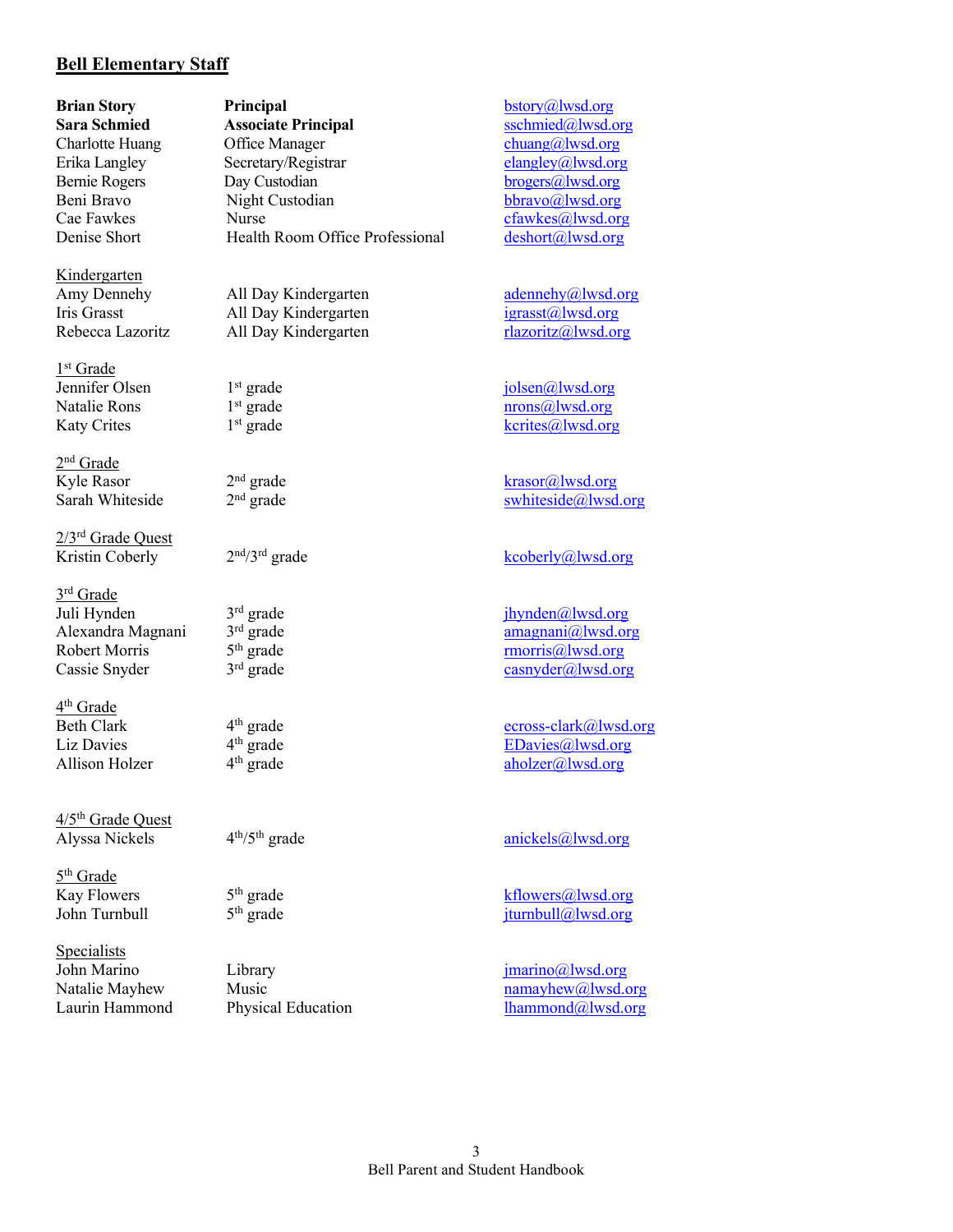Interventionists Carolyn Christ Safety Net Becky Kjolso Safety Net relationship of the set of the set of the set of the set of the set of the set of the set of the set of the set of the set of the set of the set of the set of the set of the set of the set of the se Romi Messer<br>
Amanda Schmitt<br>
Special Ed.<br>
Special Ed.<br>
Special Ed.<br>
Special Ed.<br>
Special Ed.<br>
Special Ed.<br>
Special Ed.<br>
Special Ed. Brenda Yin Counselor Counselor [byin@lwsd.org](mailto:byin@lwsd.org) Melissa Jensen SLP<br>
Melissa Jensen SLP<br>
Melissa Jensen SLP<br>
OT iukim@lwsd.org<br>
iukim@lwsd.org

Support Staff for K-5

Preschool Staff<br>Mallory Polland

Extended Day

Julie Barker **Para Educator** Para Educator *[jbarker@lwsd.org](mailto:jbarker@lwsd.org) jbarker@lwsd.org* Todd Bowser **Para Educator** Para Educator **thowser example 1** the town the town of the Terms of the Para Educator **the Educator** of the terms of the Para Educator **the Educator** of the terms of the terms of the Para Educ Jenny Guempel Para Educator and Para Para Para Educator iguempel@lwsd.org Kim Knuth Instructional Assistant [kknuth@lwsd.org](mailto:kknuth@lwsd.org) Natalie Lohr **Para Educator** [nlohr@lwsd.org](mailto:nlohr@lwsd.org) nlohr@lwsd.org Halee Proctor **Para Educator** Para Educator **hproctor**@lwsd.org Dixie Santiago *Para Educator Para Educator [drobbsantiago@lwsd.org](mailto:drobbsantiago@lwsd.org)*<br>
Marilyn Stodghill **Arizonian Instructional Assistant/Cashier** *drobbsantiago@lwsd.org* Marilyn Stodghill **Instructional Assistant/Cashier** [mstodghill@lwsd.org](mailto:mstodghill@lwsd.org)<br>
Instructional Assistant instructional Cashier metamore instructional Assistant instructional Assistant in the metamore of the metamore of the metamor Jennifer Tanner Instructional Assistant Meighan Toungate **Instructional Assistant** [mtoungate@lwsd.org](mailto:mtoungate@lwsd.org)

Mallory Polland Special Education Teacher mpolland (alwsd.org<br>
Claribel Heredia Head Start Lead Teacher cheredia alwsd.org Head Start Lead Teacher Maryam Dehbeh Head Start Lead Teacher [mdehbeh@lwsd.org](mailto:mdehbeh@lwsd.org) Maria Dempsey **Head Start Assist.** Lead [mdempsey@lwsd.org](mailto:mdempsey@lwsd.org) Lynn Ellingwood Head Start Assist. Lead [lellingwood@lwsd.org](mailto:lellingwood@lwsd.org) Head Start Para Educator Katie Jacques Head Start FSS kjacques (all wsd.org)

Heather Bornemeier Ready Start Special Ed Teacher [hebornemeier@lwsd.org](mailto:hebornemeier@lwsd.org)<br>Suzanne Rosenthal Ready Start Special Ed Teacher special and special Start Special Ed Teacher Suzanne Rosenthal Ready Start Special Ed Teacher Jackie Volkle Lead Teacher [jvolkle@lwsd.org](mailto:jvolkle@lwsd.org) Kamaljeet Sran Para Educator Research Research Research Research Research Research Research Research Research R Cherie Wright Para Educator [chewright@lwsd.org](mailto:chewright@lwsd.org) Marion Toth **Para Educator** Para Educator mtoth $\omega$ lwsd.org

Ashton Skaden SNAPS Coordinator [askaden@lwsd.org](mailto:askaden@lwsd.org)<br>Allison Miller SNAPS Para Educator almiller@lwsd.org Allison Miller SNAPS Para Educator [almiller@lwsd.org](mailto:almiller@lwsd.org)<br>
Vicky Moore SNAPS Para Educator vmoore@lwsd.org Vicky Moore SNAPS Para Educator Julia Pribic SNAPS Para Educator *[jpribic@lwsd.org](mailto:jpribic@lwsd.org)*<br>
Cathy Porter SNAPS Para Educator catoorter@lwsd.org Cathy Porter SNAPS Para Educator

Anita McNairy **Instructional Assistant** [amcnairy@lwsd.org](mailto:amcnairy@lwsd.org) TBD Instructional Assistant

Carrie Goodrich ELL Carrie Goodrich ELL [cagoodrich@lwsd.org](mailto:cagoodrich@lwsd.org)<br>
Carolyn Christ Safety Net Carolyn Christ@lwsd.org Gena Harasimowicz Safety Net [gharasimowicz@lwsd.org](mailto:gharasimowicz@lwsd.org) Special Ed. [aschmitt@lwsd.org](mailto:aschmitt@lwsd.org) Heather McKenzie Special Ed. [hemckenzie@lwsd.org](mailto:hemckenzie@lwsd.org) Jackie McMurray Psychologist in the imcmurray extension of the property imcmurray extension of  $\frac{1}{2}$  Psychologist  $\overline{\text{U}}$  iukim $\omega$ lwsd.org

 $l$ farnum $@$ lwsd.org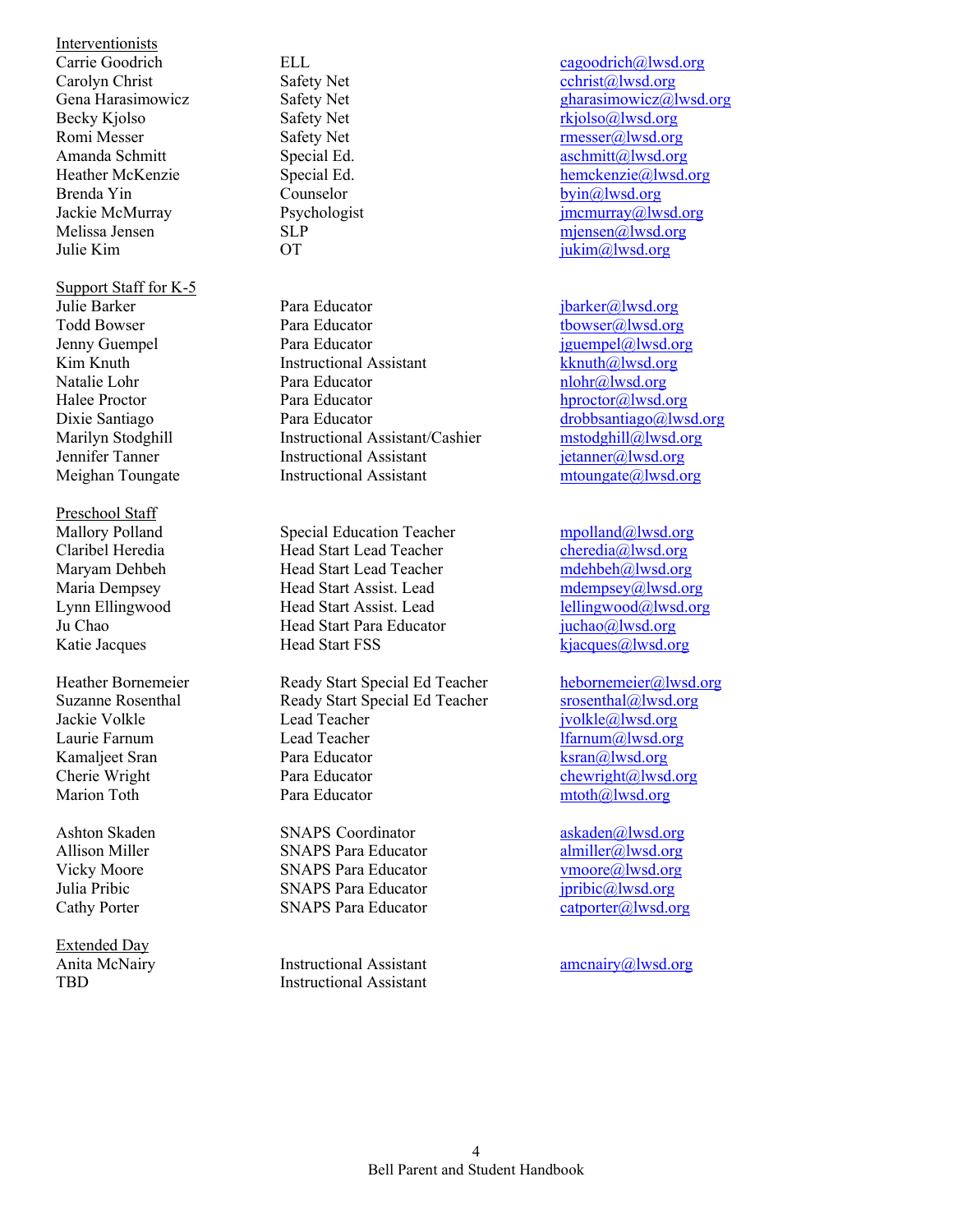

The Bell Parent, Teacher, Student Association (PTSA) welcomes you and your family to Alexander Graham Bell Elementary. If you are new to Bell, we look forward to connecting with you and getting to know you and your family. If you are a returning Bell family, we are excited to reconnect and be together once again. Below is some information about the Bell PTSA and how to get connected with this great school community.

# **WHAT DOES BELL PTSA DO?**

# **ADVOCACY** WORK

The PTSA is the largest volunteer child advocacy organization in the United States. Bell's PTSA does advocacy work at the school, district, and legislative level.

# EDUCATIONAL **ENRICHMENT**

We offer educational enrichment opportunities both virtually and inperson, e.g., school assemblies, field trips, science events, book exchanges, and before and after-school programs.

# COMMUNITY **CONNECTION**

We sponsor and organize events that bring our community together. We continue to find creative ways to stay connected virtually and look forward to future in-person events.

# GIVING BACK TO OUR **COMMUNITY**

We give back to our community in a number of ways, e.g., school grants, teacher grants, Pantry Packs, the Green Team, staff appreciation, holiday gift drives, and much more!

# **HOW TO GET CONNECTED**

- Visit agbellptsa.org and register on our site to receive newsletters and other pertinent school information.
- · Follow us on Facebook: facebook.com/agbellptsa
- Become a PTSA Member: *agbellptsa.org/membership*
- $\overline{5}$ sa.org/counteer
- Email connect@agbellptsa.org. We'd love to hear from you!

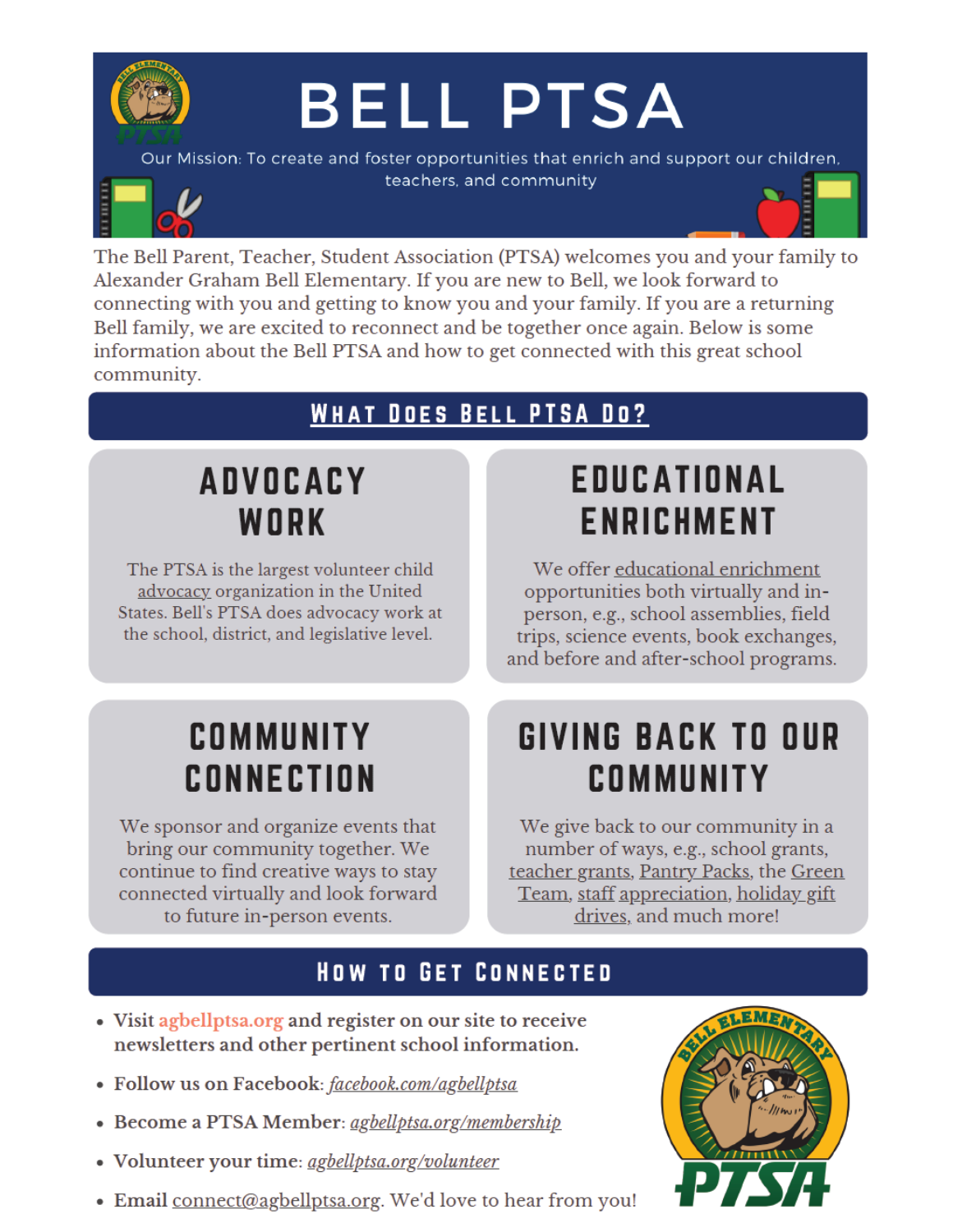# **Daily Schedule**

| $9:15$ a.m.            | First Bell - All students should be in their classroom lines |                                                  |  |
|------------------------|--------------------------------------------------------------|--------------------------------------------------|--|
| $9:20$ a.m.            | School Begins                                                |                                                  |  |
| $11:00-11:15$ a.m.     | $2nd$ , $3rd$ . $2/3$ Quest Recess                           |                                                  |  |
| 11:25-11:40 a.m.       | $4th$ , $5th$ , $4/5$ Quest Recess                           |                                                  |  |
| $11:50-12:10$ p.m.     | Lunch                                                        | Kindergarten and 1 <sup>st</sup> grade           |  |
| $12:10-12:40$ p.m.     | Recess                                                       | Kindergarten and 1 <sup>st</sup> grade           |  |
| $12:25 - 12:45$ p.m.   | Lunch                                                        | $2nd$ grade, 4 <sup>th</sup> grade, and 4/5Quest |  |
| $12:45-1:15$ p.m.      | Recess                                                       | $2nd$ grade, 4 <sup>th</sup> grade, and 4/5Quest |  |
| $1:00-1:20$ p.m.       | Lunch                                                        | $3rd$ grade, 2/3 Quest and $5th$ grade           |  |
| $1:20-1:50$ p.m.       | Recess                                                       | $3rd$ grade, 2/3 Quest and $5th$ grade           |  |
| $2:45-3:00 \text{ pm}$ | K-1 Recess                                                   | (Wednesdays are $1:55-2:10$ )                    |  |
| $3:50$ p.m.            | <b>School Ends (Mon, Tues, Thurs. Fri.)</b>                  |                                                  |  |
| $2:20$ p.m.            | <b>School Ends (All Wednesdays)</b>                          |                                                  |  |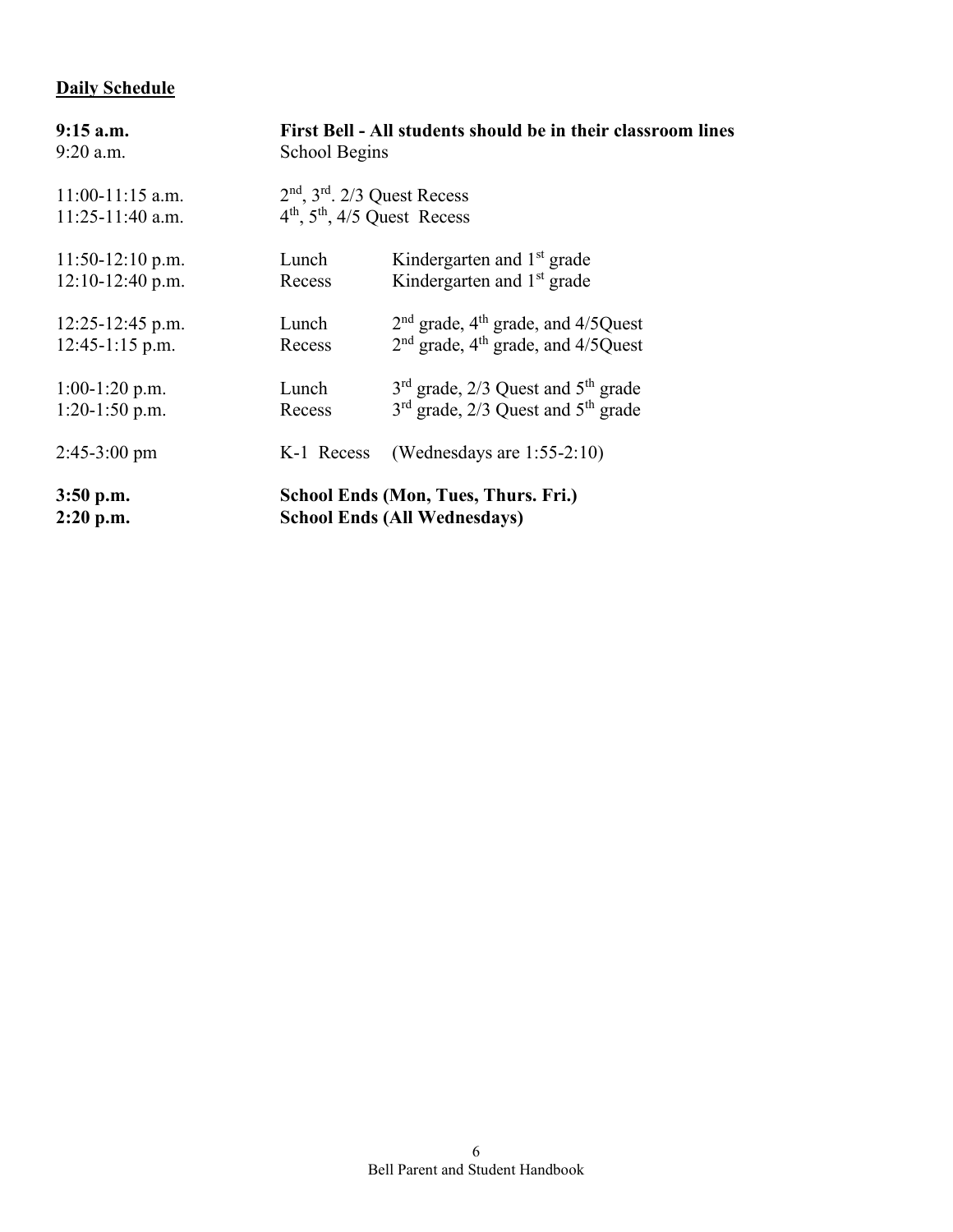# **Academic Expectations**

#### **At Bell, we believe every student has a right to be challenged at his/her academic level. With this in mind, homework can be an important extension of classroom learning, and can achieve a variety of educational benefits:**

- 1. Helps students build productive study habits
- 2. Provides practice and review of skills taught in class
- 3. Fosters student initiative, independence, and responsibility
- 4. Brings home and school closer together
- 5. Allows for enrichment or extra-credit opportunities
- 6. Can help develop independent reading skills

# **At the elementary level, homework is a shared effort of student, teacher, and parents.**

#### **A. Student Responsibilities**

- 1. Bring all assignments home
- 2. Complete homework to classroom standards
- 3. Return homework on time
- 4. Ask questions about assignments before they are due

# **B. Parent Responsibilities**

- 1. Attend Curriculum Night and read information regarding curriculum and homework
- 2. Sign and return paperwork on time
- 3. Assist student with homework time management
- 4. Communicate questions and concerns to teacher

# **C. Teacher Responsibilities**

- 1. Share homework policy with students and parents
- 2. Establish clear and consistent homework routines and timelines
- 3. Teach students how to work to classroom standards
- 4. Provide appropriate feedback on homework assignments
- 5. Respond to parent questions and concerns, and share teacher concerns with parents

**At Bell, we recognize that the amount of homework assigned must be appropriate to the developmental** 

**level of the student.** Teachers will attempt to align their assigned homework to the commonly accepted "10-minute rule"

| K-1: 10 minutes daily    | 4th: 40 minutes daily |
|--------------------------|-----------------------|
| $2nd$ : 20 minutes daily | 5th: 50 minutes daily |
| $3rd$ : 30 minutes daily |                       |

These suggested times will vary somewhat from day to day and may or may not include an at-home reading requirement. It's important to note that different students may need more or less time to complete homework. Any concerns about the amount of time your child spends on homework should always be addressed to his or her classroom teacher.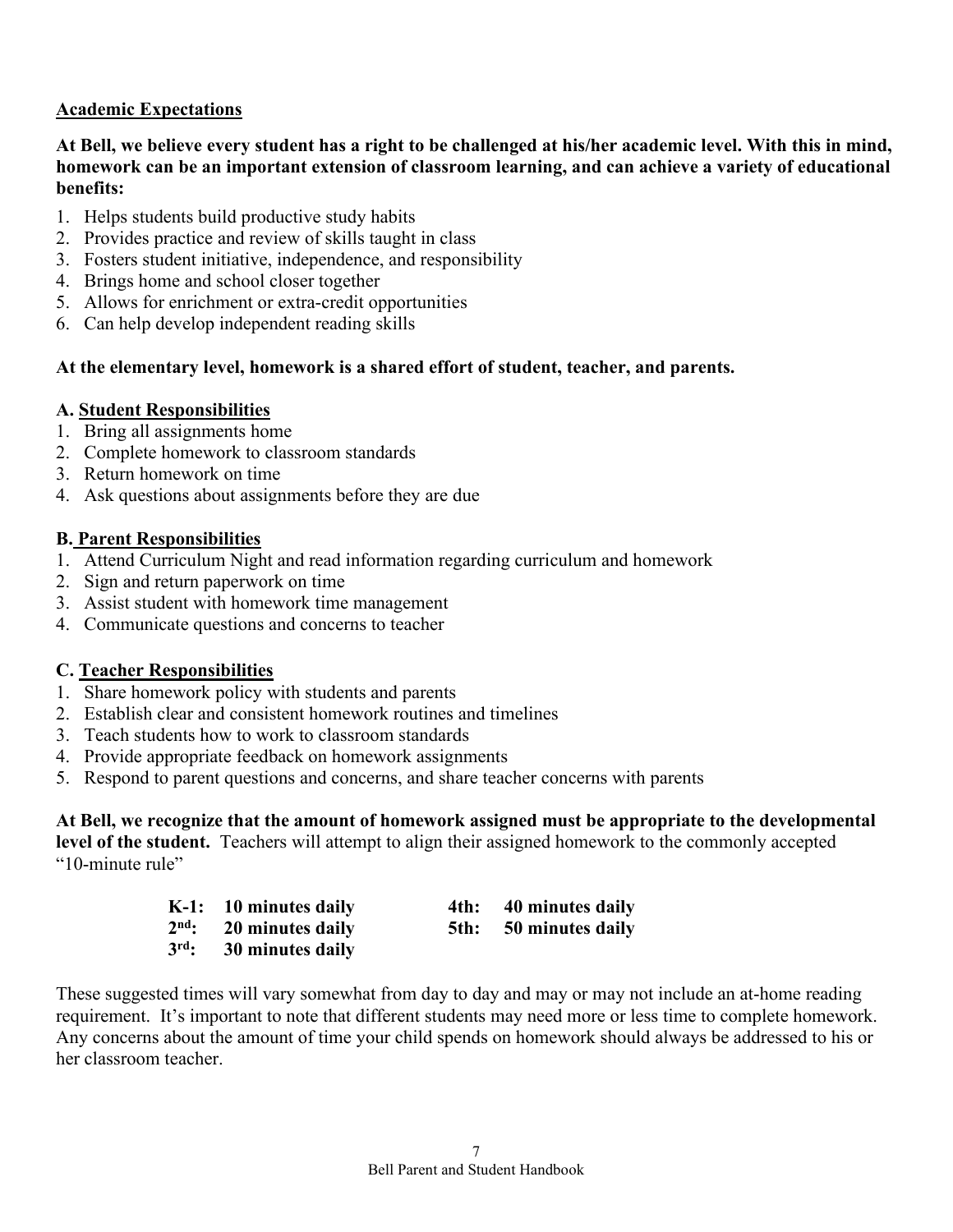# **Behavior Expectations**

This section is dedicated to expectations and policies regarding student behavior at Bell Elementary. For specific details of Bell's expectations and policies on student behavior, please carefully read through pages 9-16 of the Bell Student handbook. For more specific information on the Lake Washington School District Student Rights and Responsibilities please visit: [Student Rights and Responsibilities \(lwsd.org\)](https://www.lwsd.org/programs-and-services/student-services/student-rights-and-responsibilities)

Below is an overview of our expectations for the student behavior at Bell Elementary.

Bell Elementary works to support all students' needs using Conscious Discpline to drive how we respond to each students' needs. We will work together with the Administrative Team, classroom teachers, parents, and students to support student's behavior to ensure the behavior does not interfere with another student's right to learn, with the teacher's ability to teach, or with student safety. Further, students who are in possession of information that could result in harm to themselves or to others are obligated to disclose this information either to a staff member or to their parent, who will disclose to a staff member.

Lake Washington School District Board policy addresses human dignity and harassment. Briefly, the human dignity policy states the importance of recognizing and valuing diversity and the importance of respecting others. The harassment policy states that students and staff have a right to a non-threatening, non-intimidating school environment. Students who choose to engage in disrespectful and/or inappropriate behavior also choose the consequences of their behavior, up to and including suspension from school. Please help us by discussing the importance of respectful, appropriate behavior with your student.

Each teacher, during the first few weeks of school, will review the Lake Washington School District board and Bell policies with all students. They will also teach the behaviors that comprise the "Living the Bulldog Way" using high quality instruction including modeling, practice and review. Last, the teachers will go over and review frequently the Bell behavior expectations to be Safe, Respectful, and Responsible in our common areas such as the hallway, cafeteria, bathrooms, and playground area. After the instruction is complete, we will expect every student to engage in respectful behavior at all times. Students will be recognized for appropriate behavior.

Further we have developed a set of expectations for students' behavior in the classroom. The purpose of these expectations which will be taught to, and expected of all students, is to see that every Bell student benefits to the extent possible from the classroom instructional program. These expectations include student attention to instruction, listening to the speaker whether it be the teacher or another student, and active engagement in the learning activity.

This year we will continue to use "I got caught" slips as part of our efforts to encourage good behavior. At the end of each week there will be a drawing from all those who were "caught" for their good behavior and students will receive a prize. Keep up the good work!

In the back of this packet, you will find a "parent review notice" that indicates that you have received copies of our school policies and have reviewed them with your student. **This year since the handbook is electronic, please fill out the attached forms document here, indicating you read the handbook with your student. [https://forms.office.com/Pages/ResponsePage.aspx?id=P2fUH5bfIUaGOKHYjEyF11bsG4q6lu5CuxC6W](https://forms.office.com/Pages/ResponsePage.aspx?id=P2fUH5bfIUaGOKHYjEyF11bsG4q6lu5CuxC6WhkU8WpUNktFMDRLWFRGWDRVMjVENlNGTFZVSkVJNy4u) [hkU8WpUNktFMDRLWFRGWDRVMjVENlNGTFZVSkVJNy4u](https://forms.office.com/Pages/ResponsePage.aspx?id=P2fUH5bfIUaGOKHYjEyF11bsG4q6lu5CuxC6WhkU8WpUNktFMDRLWFRGWDRVMjVENlNGTFZVSkVJNy4u)**

**Finally, please help us to eliminate before school problems by assuring that your child does not come on the school grounds prior to 9:05 am.** If you have any questions, please call one of the administrators at 425- 936-2510.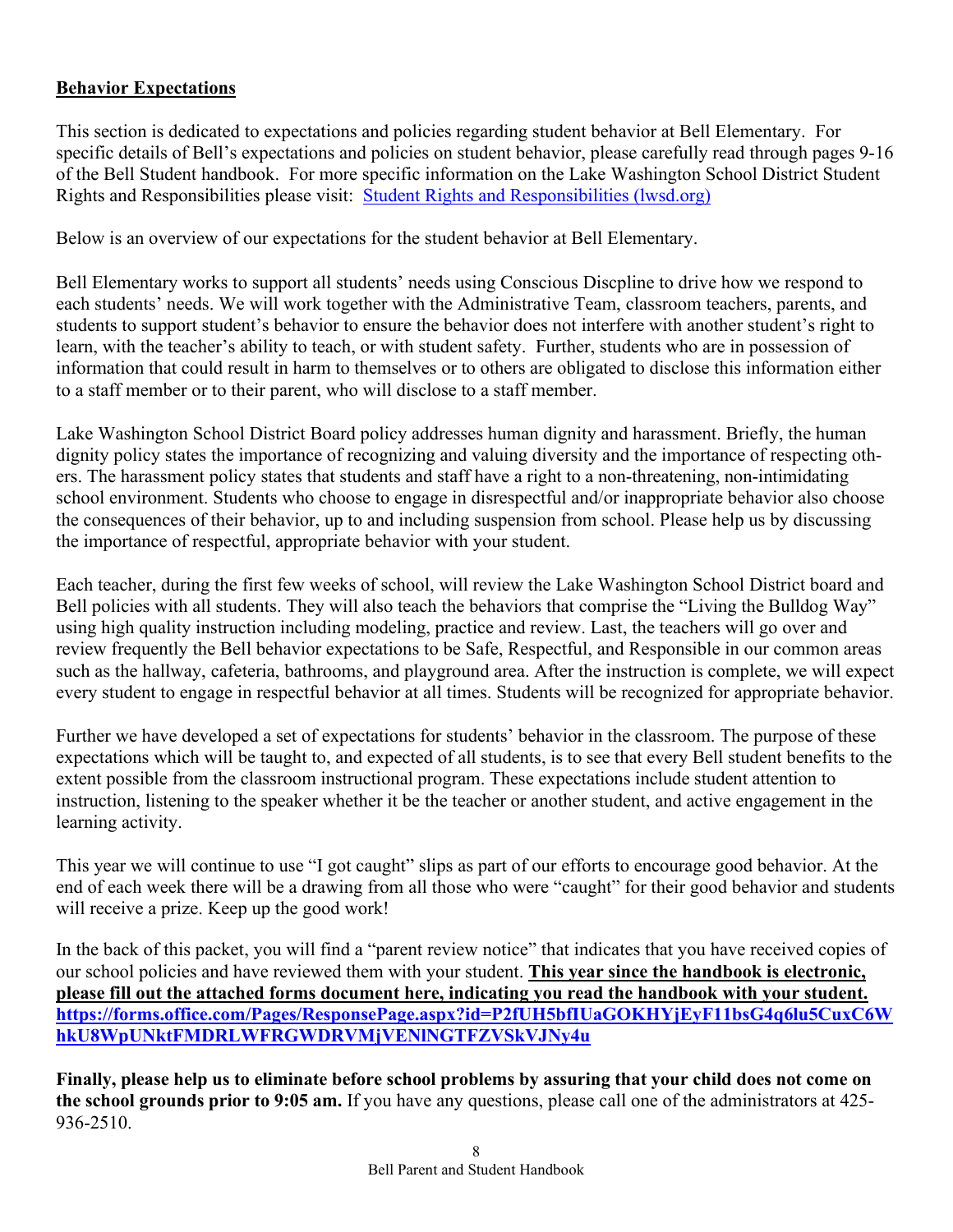# **Behavior Expectations- Bell Elementary Policy**

#### **Inappropriate Student Behavior**

In order to assist Bell students in making appropriate choices regarding behavior, the following list has been developed to more clearly define behaviors that are NOT acceptable and will not be tolerated.

- 1. Inappropriate language (e.g., swearing).
- 2. Fighting or aggressive behavior to include hitting, kicking, pushing, tripping and grabbing.
- 3. Disrespectful behavior (e.g., arguing, refusal to comply with the request of a staff member, threats, obscene gestures, violation of the district's human dignity policy.)
- 4. Possession of obscene materials.
- 5. Possession of illegal substances or dangerous items (e.g., drugs, tobacco products, fireworks, matches).
- 6. Possession of dangerous weapons or replicas of weapons (e.g., guns, knives, throwing stars). **Possession of a weapon on school property may result in immediate expulsion from school pursuant to RCW 9.41.280. Possession of a firearm will result in a student expulsion for a minimum of one year.**
- 7. Any activity that would be illegal in society (e.g., theft, vandalism).

# **Extreme Behavior**

Any behavior that is determined to violate district or Bell school policy, or that is dangerous to self or others will result in immediate removal to the school's office and further steps that are deemed appropriate by the school's principal or principal designee.

# **Consequences for Inappropriate Behavior**

Consequences for inappropriate behavior may include:

- 1. Loss of recess time, time-out in the classroom, in another classroom or in the office. Minor offense
- 2. Teacher developed consequences (e.g., phone call home, written work). Minor offense
- 3. Restitution or school community service. Minor offense
- 4. Student/parent/teacher and/or principal conferences.- Minor offense
- 5. In-school suspension.- Major offense
- 6. Out-of-school suspension.- Major offense

# **SPECIFIC BEHAVIOR EXPECTATIONS**

#### **Playground Expectations – General**

- 1. Level 4 voice
- 2. Keep Face Mask On
- 3. Stay Socially Distant
- 4. Keep it Clean
- 5. Line-up at Whistle

# **Hallway Expectations --- General**

- 1. Level 0 voice
- 2. Stay to the right
- 3. Eyes and body facing forward
- 4. Face Mask On
- 5. Hands and feet to self
- 6. Please walk socially distanced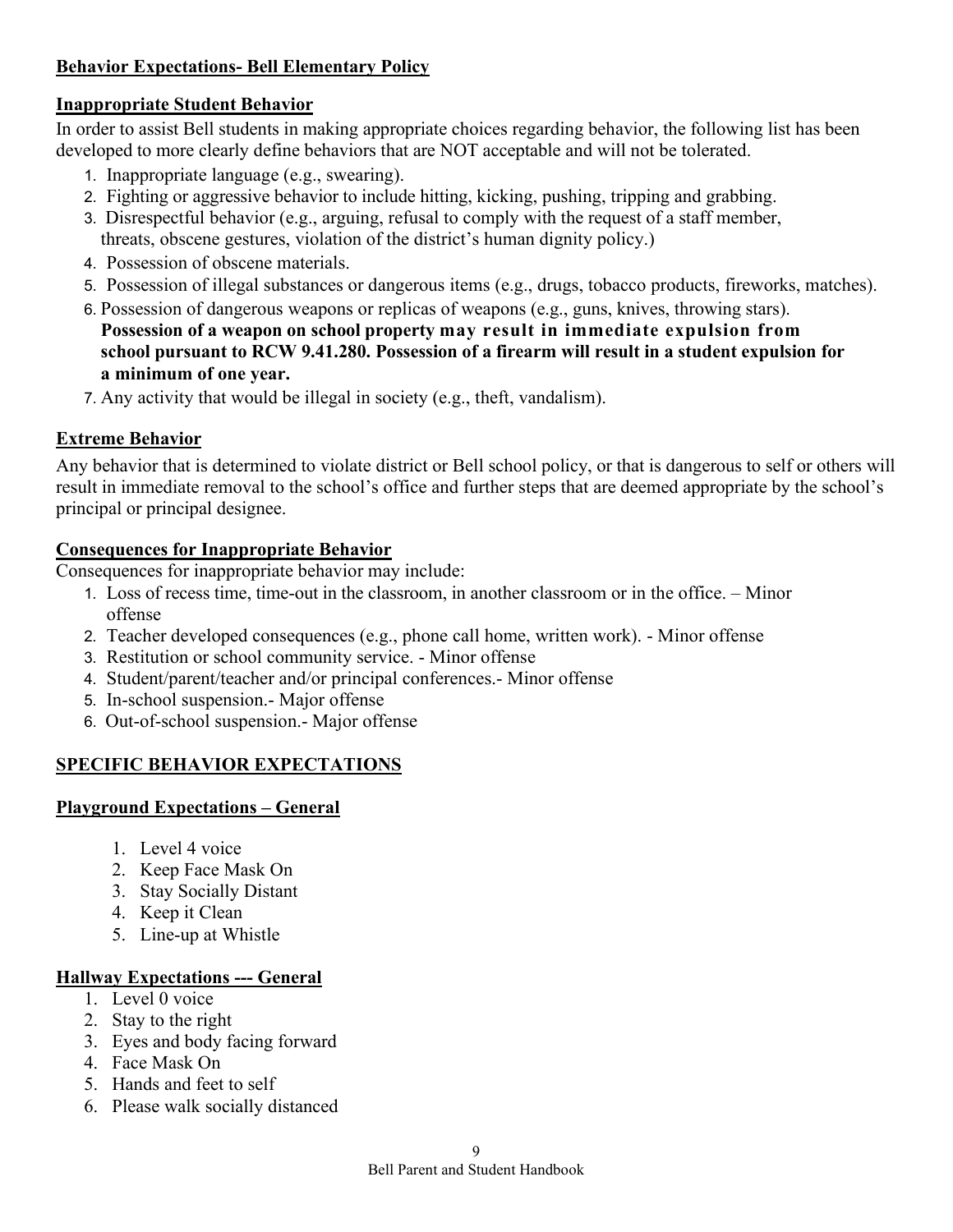#### **Cafeteria Expectations -- General**

- 1. Level 2 voice
- 2. Eat your own food
- 3. Stay Seated
- 4. Put mask on after eating
- 5. Throw trash away

# **Bathroom Expectations**

- 1. Voice Level 1
- 2. Wear Face Mask
- 3. Flush and wash your hands
- 4. Give others privacy
- 5. Stay socially distant
- 6. Keep it Clean
- 7. Get in and out quickly

# **Outside Line Up Expectations**

- 1. Level 2 voice
- 2. Keep your face mask on
- 3. Stay on spot 3 feet apart
- 4. Backpacks stay on
- 5. Enter the building with a level 0 voice

# **Bicycles, Scooters and Skateboards**

Fourth and fifth grade students who ride their bicycles or skateboards to school are required to complete a permission slip. The forms are available in the office. All students riding bikes, scooters or skateboards must wear a helmet.

We reserve the right to withdraw the student's privilege of riding his/her bike or scooter to school if rules are not obeyed. Three violations will be allowed before this license is canceled. After that the student may not ride his/her bicycle, scooter or skateboard.

Students in grades 1-3 are asked to leave bicycles, scooters and skateboards at home.

# **Bus Riders**

Bus service is provided for students living 1 mile as the crow flies from school or for those students who do not have a safe walking route to school. For new students, neighbors are the best source of information about bus stop location and pick-up times, or parents can call the Transportation Department, 425 936-1120. Bus passes are necessary for special arrangements. Students must bring a parent note if they are to ride home with a friend, get off at a different bus stop, etc. Students should bring the note to the office before school or at morning recess to receive a bus pass.

# **Rules of Conduct at the Bus Stop**

Students must not stand or play in the roadway while waiting for the bus. Students must respect private property while waiting for the bus. Students should arrive at the bus stop **no more than 10 minutes before** the scheduled arrival of the bus. Self-discipline must be exercised by students waiting in the bus loading areas. Students must wait to board the bus in an orderly manner; no games, no cuts, no throwing of objects, no running into the street.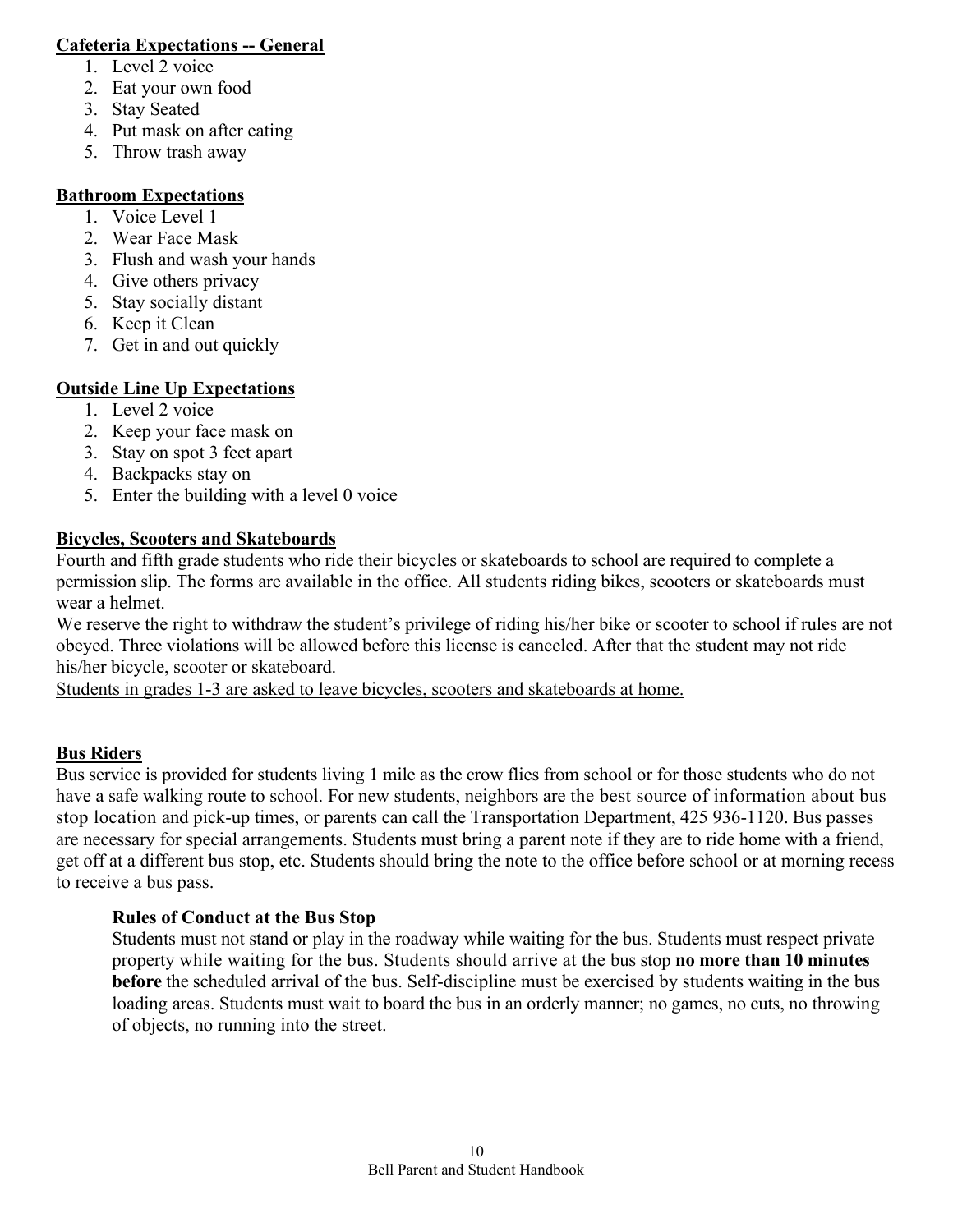#### **Cell Phones, Cameras, iPods, Video Games and other Electronic Devices**

For security and school climate purposes, all electronic devices must be turned off and in student backpacks while on school property. Students may not use a cell phone during school hours unless they receive their teacher permission. Cameras and other electronic devices may not be used at any time. Some electronic readers may be used in the classroom for reading purposes, this is dependent on the classroom teacher and an acceptable use form must be filled out. Failure to comply with these rules will result in the confiscation of the device(s) in question until an appointment with parents is scheduled.

#### **Classroom Visits by Parents**

We welcome parents to our school and encourage parent involvement in our classrooms. If you wish to volunteer or to visit your child's classroom:

- You must be an APPROVED volunteer with LWSD. Volunteering in LWSD [Lake Washington School District](https://www.lwsd.org/get-involved/volunteering-in-lwsd)
- Please contact the teacher directly to arrange a convenient time.
- Make sure to follow the current LWSD COVID guidelines (see COVID section)

If you need assistance, feel free to contact our office. **All visitors to the school are to check in at the office, provide identification and get a Visitor's Pass.** 

# **Note: please see Volunteer Section (pg.18)**

#### **Communication**

Communication between school and parents is vital. We use the following methods to give our parents updated information about classroom activities, curriculum and special events.

- 1. Conferences Conferences take place in October and January. Conference times are provided so that teachers and parents can share information regarding student progress and so that students may communicate their school goals with their family.
- 2. Communication from the teacher Each teacher will communicate with parents on a regular basis. (Examples: class newsletters, letters from the teacher, phone calls, etc.) If you ever have any questions, please call your child's teacher.
- 3. Parent School Newsletter --- Mr. Story sends out a newsletter each month with upcoming school events and various activities happening around the school.

#### **COVID Protocols**

To ensure our students remain safe and healthy while at school, we are following the LWSD COVID guidelines. You can find the current COVID safety guidelines here: [COVID-19 Safety Plan -](https://www.lwsd.org/get-involved/task-forces/return-to-school-task-force/covid-19-safety-plan) Lake Washington [School District \(lwsd.org\)](https://www.lwsd.org/get-involved/task-forces/return-to-school-task-force/covid-19-safety-plan)

#### **Dress Code**

While it is important that we allow students to express some individuality and autonomy in their dress, some types of clothing may not be appropriate for the school setting. With this in mind, the following are the dress expectations for students at Bell.

#### **The following are the dress expectations for students and volunteers at Bell:**

• Clothing should be safe and appropriate to promotes successful learning.

#### **Note: if you work as a volunteer here at Bell, please also follow the school dress code policies.**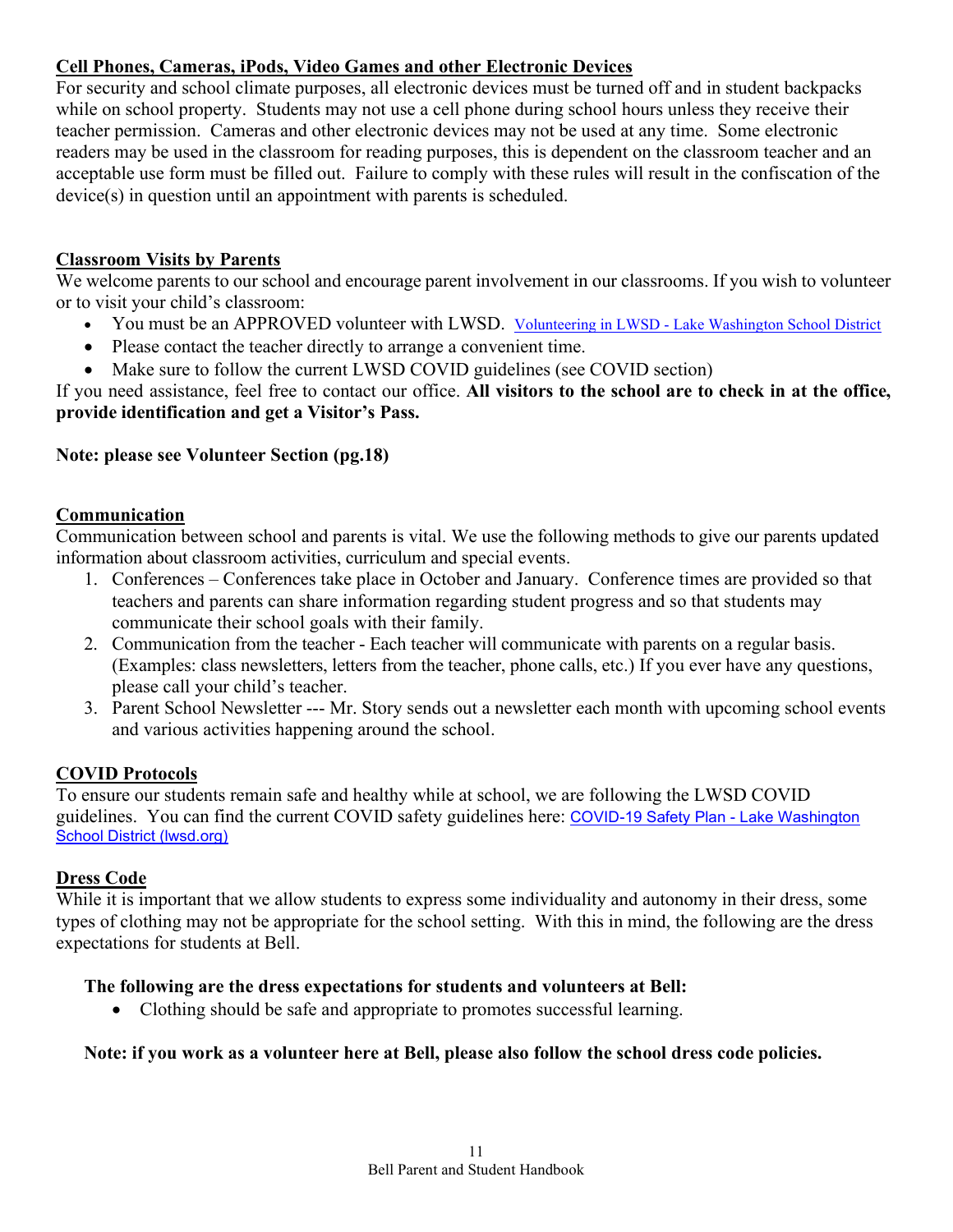# **Early Dismissal**

We recognize the need for doctor and dental appointments and other emergencies. Please send a note to the teacher and ring the doorbell at the front entrance of the school to sign your child out. Children are released only to parents, guardians, or those having parent permission.

# **Entry Control Process (Front Door Entry)**

The front door of the school building will be locked at all times during the school day to ensure student safety. If you are wanting to come into the school building during the school day, you will press the buzzer system next to the front door. A staff member will answer the buzz stating, *"Welcome to Bell Elementary. What is your name and reason for your visit? Thank you, please check in with the office by turning right after entering the building and be prepared to show identification."* Once you are buzzed in, you **must** still check in at the office and provide identification to the office staff before proceeding to location you are going.

# **Field Trips**

At this time, we will not be doing field trips due to COVID protocols. However, when field trips return, we encourage parents to participate as chaperones on field trips. For liability reasons we cannot accommodate siblings on field trips. **Parents must have a valid volunteer application on file.**

# **Guidance Team**

Any student concern may be brought to the Guidance Team. This is a forum to discuss a student's specific needs and problems, and to discuss interventions that might help the student to have more success. Bell's Guidance Team members include: Special Ed teachers, Safety Net teachers, ELL teachers, SLP teacher, psychologist, counselor, an administrator and nurse. Guidance Team meetings are held weekly.

#### **Illness or Accidents at School**

If a student becomes ill or is seriously injured at school, first aid will be administered and the parents or name listed on the emergency card will be called immediately. It is important that sick or injured students are picked up as soon as possible. For head bumps/injuries the student is given a form letter to take home and will have a bright colored bracelet with their name and date of injury and the parent is called. **Please be sure the school has the telephone number of a nearby friend or relative who could come for your child if you cannot be reached.**

#### **Library Information**

All students at Bell Elementary visit the library with their classes to check out or renew books once a week. Students may also check out or renew books during other designated times during the week. Here are the gradelevel guidelines:

#### **Kindergarten: 1 book for 1 week Grades 1-2: 2 books for 1 week**

#### **Grades 3-5: 3 books for 2 weeks**

If students have books that are past due, they may not check out until materials are returned. Parents may also check out books from our library.

#### **Late or Absent Students**

Please call the office by 9:15 a.m. if your child will be absent or arriving late. Our safety arrival number is **425-936-2511.** By doing this, a written excuse is not necessary.

Regular and timely attendance is crucial for students to be successful at school. As a result, we frequently monitor attendance to ensure that students do not miss valuable instruction time. Attendance letters will be mailed to families when a specific number of absences are reached.

- Attendance letters will be sent to students who have 5 excused absences in a 30-day period.
- Attendance letters will be sent to students who have 10 excused absences in a school year.
- Attendance letters will be sent to students who have 2 unexcused absences in a 30-day period.

#### Bell Parent and Student Handbook

Families will be contacted to schedule a conference once students have reached five excused absences in a 30-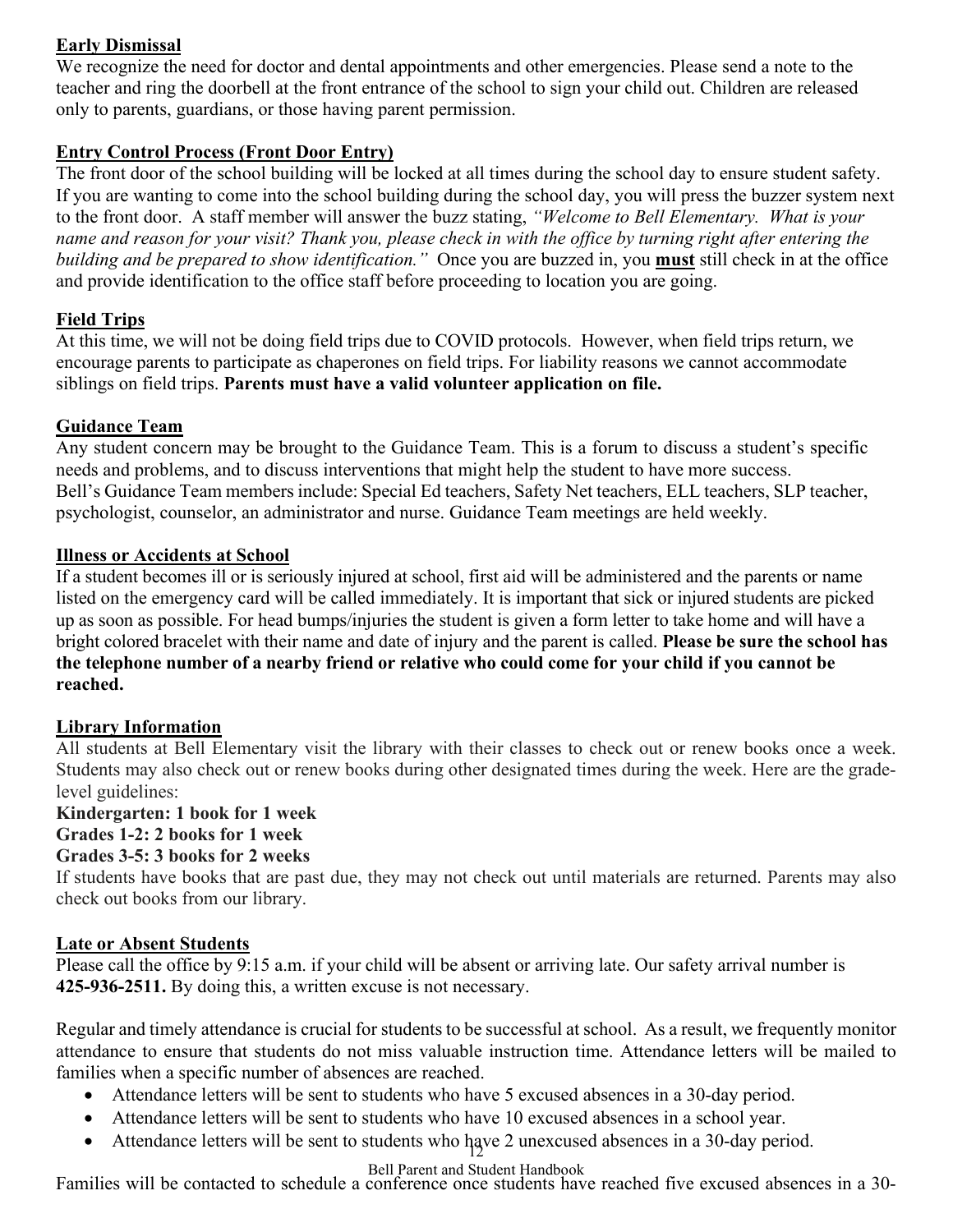day period, ten or more absences in a school year, or two unexcused absences in a 30-day period. A conference is not required if your student has been out for COVID related illness reason/quarantine or have pre-arranged the absence that has been previously excused by the principal.

If it is determined a student has chronic attendance issues, we will schedule a meeting to put a plan in place to improve attendance. Chronic attendance issues are defined as being absent 10% of school days. We will also continue to monitor student tardies using the 10% threshold.

# *BECCA Bill*

The Washington attendance law, the BECCA bill,<http://www/wsipp.wa.gov/rptfiles/BeccaTruanceES.pdf> Requires students by law to be in school. This law can apply to elementary school aged students when they are excessively absent even if they are excused. *Washington State law requires that all children from age 8 to 17 attend school. This law also applies to children ages 6 and 7 if the parents enroll the child in public school. Regular attendance is a major factor in determining a child's success in school and helping them to perform well academically.*

#### **What if my child is sick?**

If your child shows minimal symptoms of a small cold, it is your discretion as a parent to send them to school. However, if your child presents the following symptoms, **they are required to stay home**.

·Had a fever within 24 hours

·Had vomiting or diarrhea within 24 hours

#### **What if our family is going on vacation?**

The state enforces attendance for students 180 days of the year. So, that families and students can take needed breaks, the school district schedules time throughout the year including larger breaks like Thanksgiving break, Winter Break, and Mid-Winter Break. Vacations outside of this time are discouraged. **If for rare reason your family needs to travel or take vacation outside of the district's break time, new state attendance law states that in order for the absence to be excused, there must be pre-approval by the principal.** When scheduling family travel plans or vacations, *when at all possible*, please do so during that natural boundaries of district scheduled breaks. If your plans are unavoidable and fall within the normal school year, please send an approval request (prior to the vacation) *by email or note* to both Erika Langley (secretary) and Sara Schmied (associate principal).

#### **Lunch Information**

School meals will continue to be provided to all students for free throughout the 2021-22 school year. We are still strongly encouraging eligible families to complete the Free & Reduced Meals Application, because there are [other benefits available](https://resources.finalsite.net/images/f_auto,q_auto/v1602889604/lwsdorg/eaxjp0rl8sqftk3ckrqt/MTAM-Flyer-English.png) to students who qualify; including waivers for athletic and activities, class fees, ASB cards and more. Visit the [Student meals page](https://www.lwsd.org/fs/pages/9635) for more information or to apply (online application available August 23).

Meals will be eaten in the commons and gymnasium, spaced at 6' and facing in one direction. Bell is working to procure a tent to house lunch outside. If your student has a specific need/concern about eating indoors, please contact Brian Story at [bstory@lwsd.org](mailto:bstory@lwsd.org)

More information, including menus, can be found on the LWSD website – Find it Fast – click on the "Menu" icon below the search box. Or use this link: Breakfast and Lunch Menus - [Lake Washington School District](https://www.lwsd.org/students-families/breakfast-and-lunch-menus)  [\(lwsd.org\)](https://www.lwsd.org/students-families/breakfast-and-lunch-menus)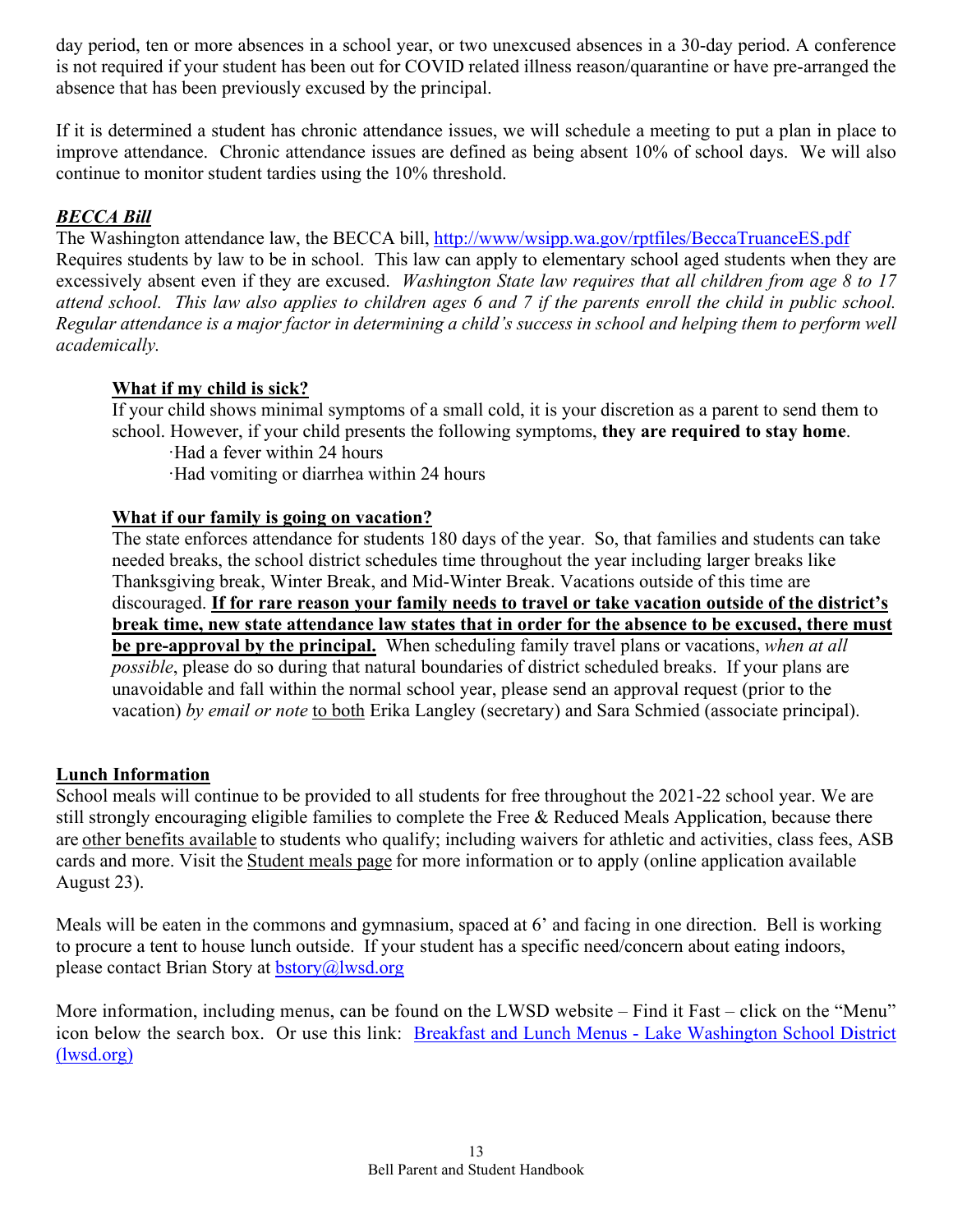# **Online Verification:**

Online student verification is open **through September 15th**. To ensure accurate information for your student, please review, update, and verify student and emergency information. To do this, please login to Parent Access and click on **Skyward Family Access** under "For All Parents" on the right. Then click on the **Online Student Information Verification Button.** If you have moved, please update your information and bring proof of residency (i.e. – utility bill, lease, etc.) into the office to Mrs. Langley.

Make sure you can be reached in an emergency by completing the Skylert process. Through Skylert, you control how we contact you in emergencies, attendance calls, food service balance notifications and other communications. Login to Parent Access and click on **Skyward Family Access** under "For All Parents" on the right, then click on the **Skylert** button to see the phone numbers, email addresses, and text message numbers on file for your family. Select the different check boxes to indicated how you want to be contacted for each message type.

If you have questions about Parent Access, check the **Parent Access FAQ's**. If you have any problems registering for Parent Access, send an email to parent questions @lwsd.org.

# **School Closing Procedures**

In the event of fire, power failure, heavy snowfall or severe windstorms, please listen to your TV, radio or check the district website for school closure or delayed-opening schedule changes. This information is broadcast frequently on local TV channels. **If there is no announcement we are on a normal schedule. The district will be making automated school closure phone calls as well.** 

# **School Counseling Program**

Each elementary school has a counselor who works with students, staff, and parents. Our school's counselor is Brenda Yin. The elementary school counseling program is a part of the total school program and complements students' learning in the classroom. It is child-centered, preventative and developmental. The program encourages students' social, emotional, and personal growth at each stage of their development to maximize school success. The school counselor consults with parents, teachers, and other professionals; and coordinates services for children. Outside referrals or resources are provided by the counselor if requested by parents.

Elementary counselors provide a variety of interventions that might include:

- 1. conducting classroom guidance lessons.
- 2. consulting with parents on developmental issues.
- 3. facilitating parenting classes.
- 4. consulting with teachers, administrators.
- 5. conducting small groups dealing with a variety of topics such as: conflict resolution problem solving, friendship issues, anger management, decision making skills, coping skills, changing families, or other topics as needed.
- 6. serving as a member of the guidance team.
- 7. seeing students individually if a need arises either through a self-referral process, or by a parent or teacher request.
- 8. referring/connecting families to outside resources

#### **School Telephone and Emergency Messages**

To minimize classroom interruptions and to ensure the efficiency of the learning process, students are not called to the phone. Urgent messages will be communicated to them. Please call **before** the last recess (2:25 p.m.) to guarantee students receive such messages. Please discuss after school arrangements in the morning before school starts. **In cases of emergency,** students may use the office phone.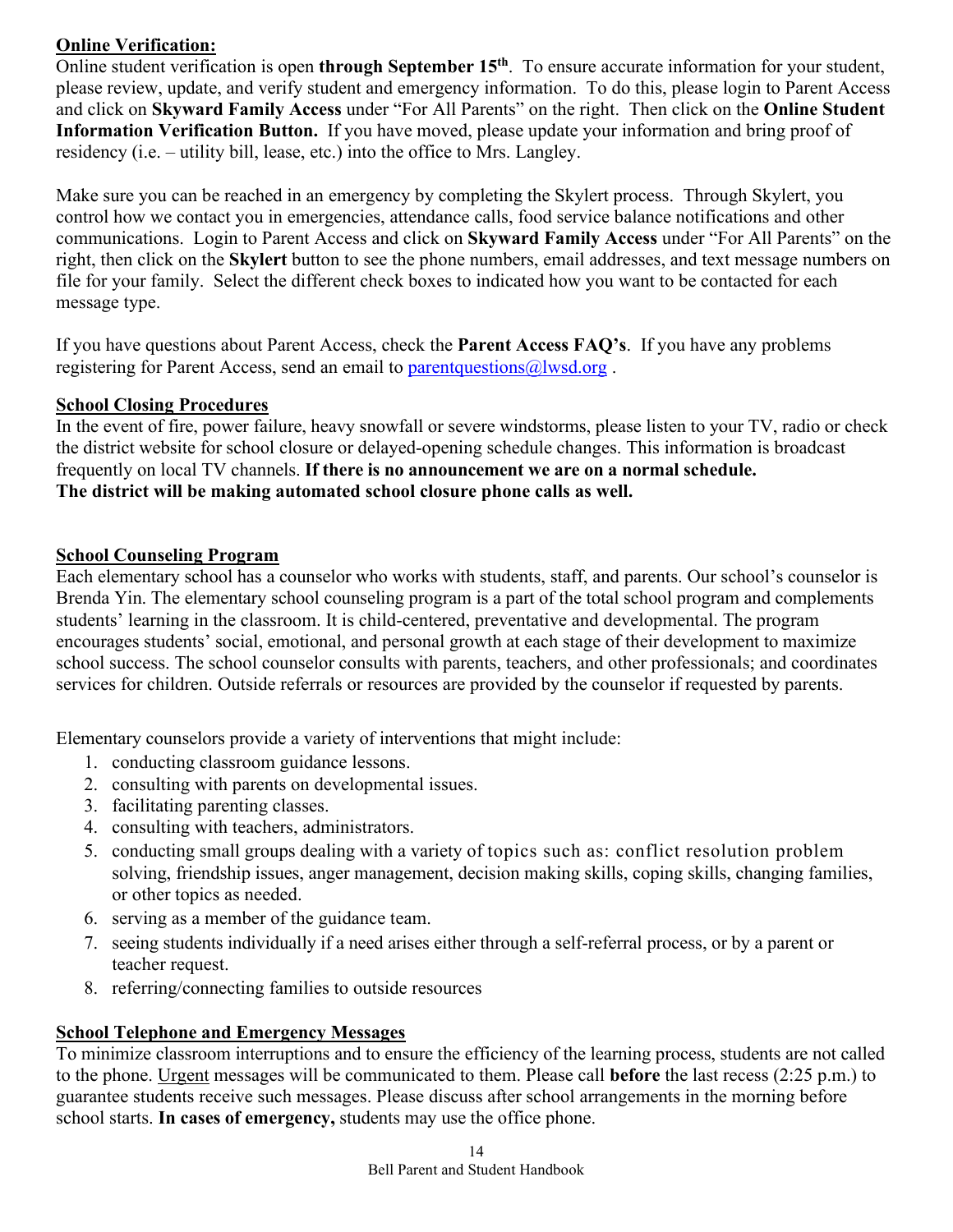#### **Student Pick-up and Drop-off**

It is encouraged for parents to park and walk students to their assigned lines in the morning. In the afternoons, parents are again encouraged to park and pick up students on the blacktop. If students are dropped off or picked up in the drive loop, please do not park or leave your car. Additionally, if you are in the drive loop, pull forward as traffic moves forward. Students should wait in the assigned teacher location and may use an umbrella if the weather permits use.

Our school policy is that students are to arrive on campus no earlier than 9:05 a.m. each morning and must be picked up by 4:00 p.m. in the afternoon. There is no supervision provided. **The only exception is for students who attend enrichment or clubs before or after school.** Students eating breakfast at school should report directly to the breakfast area and wait to be dismissed by the kitchen staff.

# **Student Medication**

All medications given by schools according to state law, whether prescription or over-the-counter, must be ordered by a physician, dentist or nurse practitioner. In order for any medication to be administered at school (prescription or over-the-counter), **a medication authorization form must be completed by the parent and physician.**

We coordinate with the King County Dept. of Public Health in protecting children from certain symptoms of communicable diseases. If your child has a temperature of 100 degrees Fahrenheit or higher, or has been vomiting or had diarrhea please keep them home from school until they have been free of any of these symptoms for 24 hours.

If your student has lice, please keep them home until all live lice are gone. Also, please remember to notify the office even if you treated at home over the weekend. We will send letters home to all parents in your son/daughter's class so other parents can check their child. We keep the names of the students with lice confidential. If your student is found to have live lice here at school, we will call you to make you aware of it. We will not send students home if they are found with live lice. Please treat them at home and send them to the office the next day to get checked. Try to remove all nits to prevent reinfection. Our nurse can give you ideas on how to treat.

# **Student Supervision**

Bell students are supervised during the school day in the classroom, on the playground, and in PE, music, library, and the tech room. However, we do not provide supervision before or after school. Therefore, to ensure the safety of your children, we ask that **students arrive at school no earlier than 9:05 a.m.** unless they are enrolled in special programs such as choir, band or enrichment class, **and that they leave the school grounds immediately after the 3:50pm dismissal.** 

#### **Vacation Homework Policy**

Family vacations are special times, but we ask that you please consult the school calendar when making your vacation plans. Student achievement and classroom attendance are positively related. *We cannot duplicate what happens in the classroom by only making up written work.* Often written work is practice or an extension of what is taught and discussed during the lesson in class. Those assignments that can be completed outside the classroom environment will be accumulated and saved by the teacher for your student. The student will complete them upon their return, at home with parental assistance. Although every effort will be made to see that your child gains the needed learning, teachers are not required to assemble packets for such absences

instruction for students who miss school as a result of vacation scheduled during school time. We understand that there is the occasional vacation and/or circumstance that take students out of school, but we ask that you think about the repercussions of students missing this time and instruction in class. When students are not in school they miss valuable instruction. Missed assignments may be provided *following the absence* for completion with parent support. Teachers are not expected to create additional assignments or remedial

Bell Parent and Student Handbook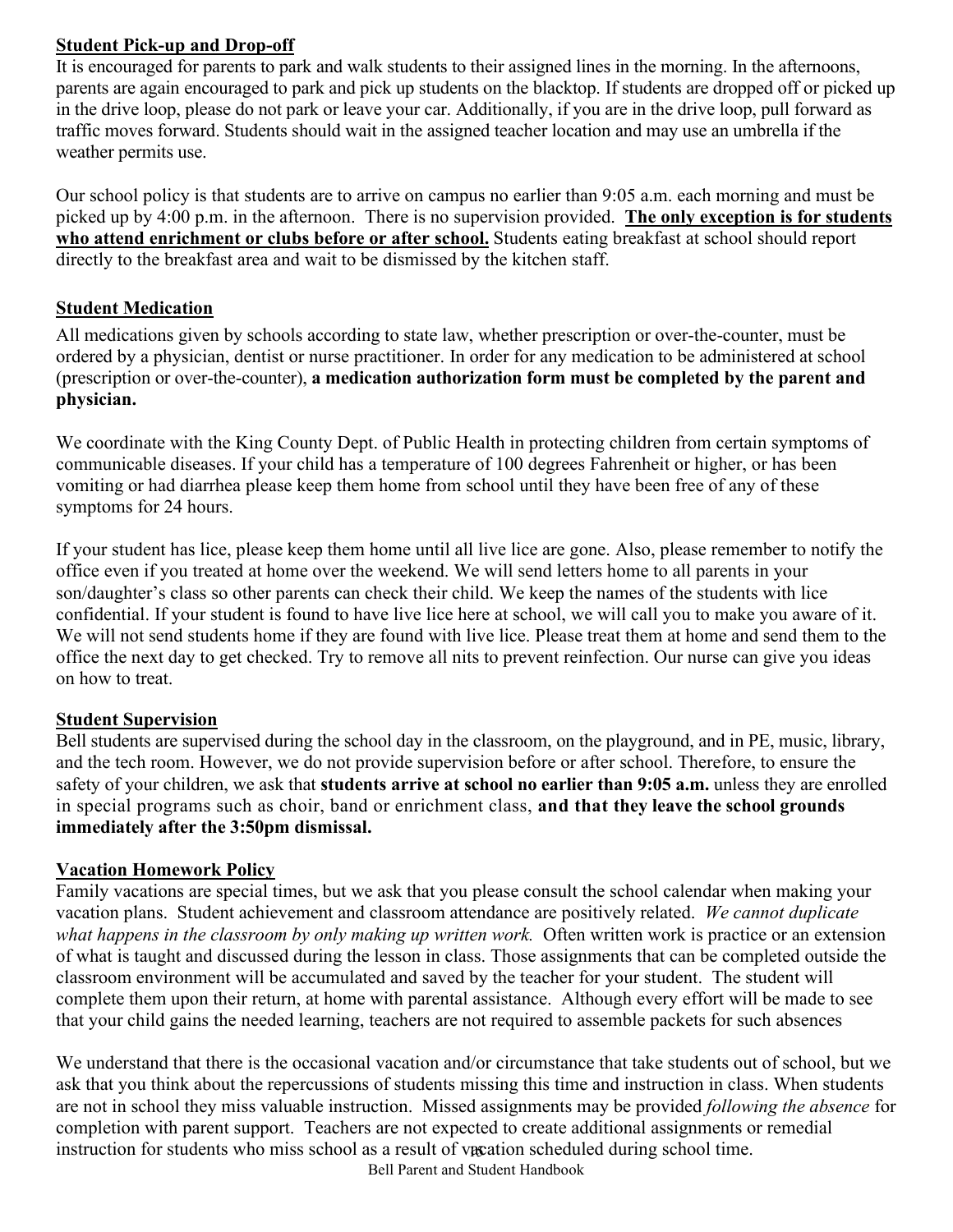#### **Volunteer Policy**

If you plan on volunteering in your student's classroom or on a fieldtrip during the year, you must complete a Volunteer Application. You can complete an on-line application at [www.lwsd.org](http://www.lwsd.org/) through Parent Access. The approval process takes about two weeks. If you do not have access to a computer, you can pick up a hard copy in the office. Volunteer status is good for two years before it expires.

# **Note: Volunteers please see dress code (pg.14)**